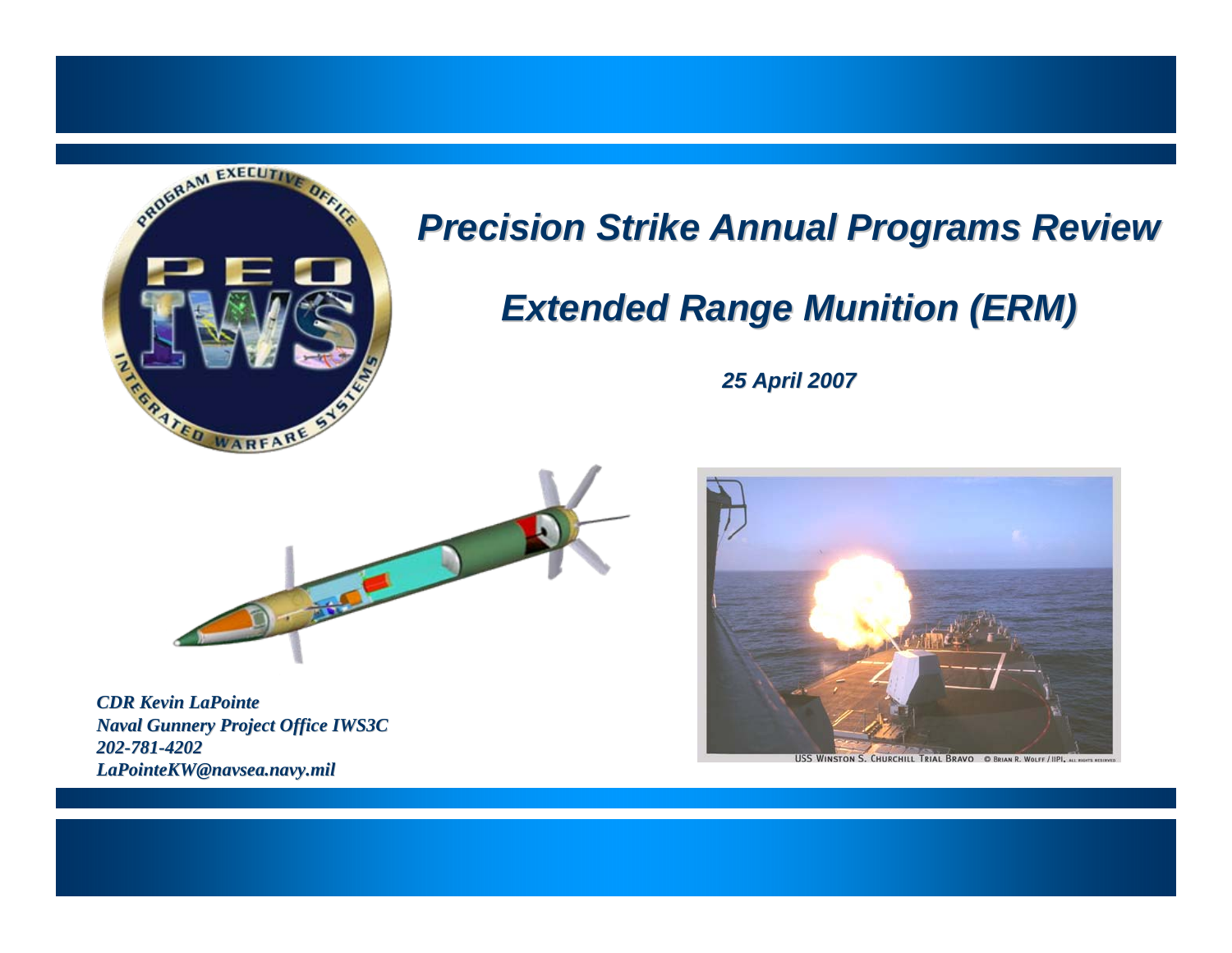## *Naval Surface Fire Support (NSFS) Family of Systems Naval Surface Fire Support (NSFS) Family of Systems Naval Surface Fire Support (NSFS) Family of Systems*

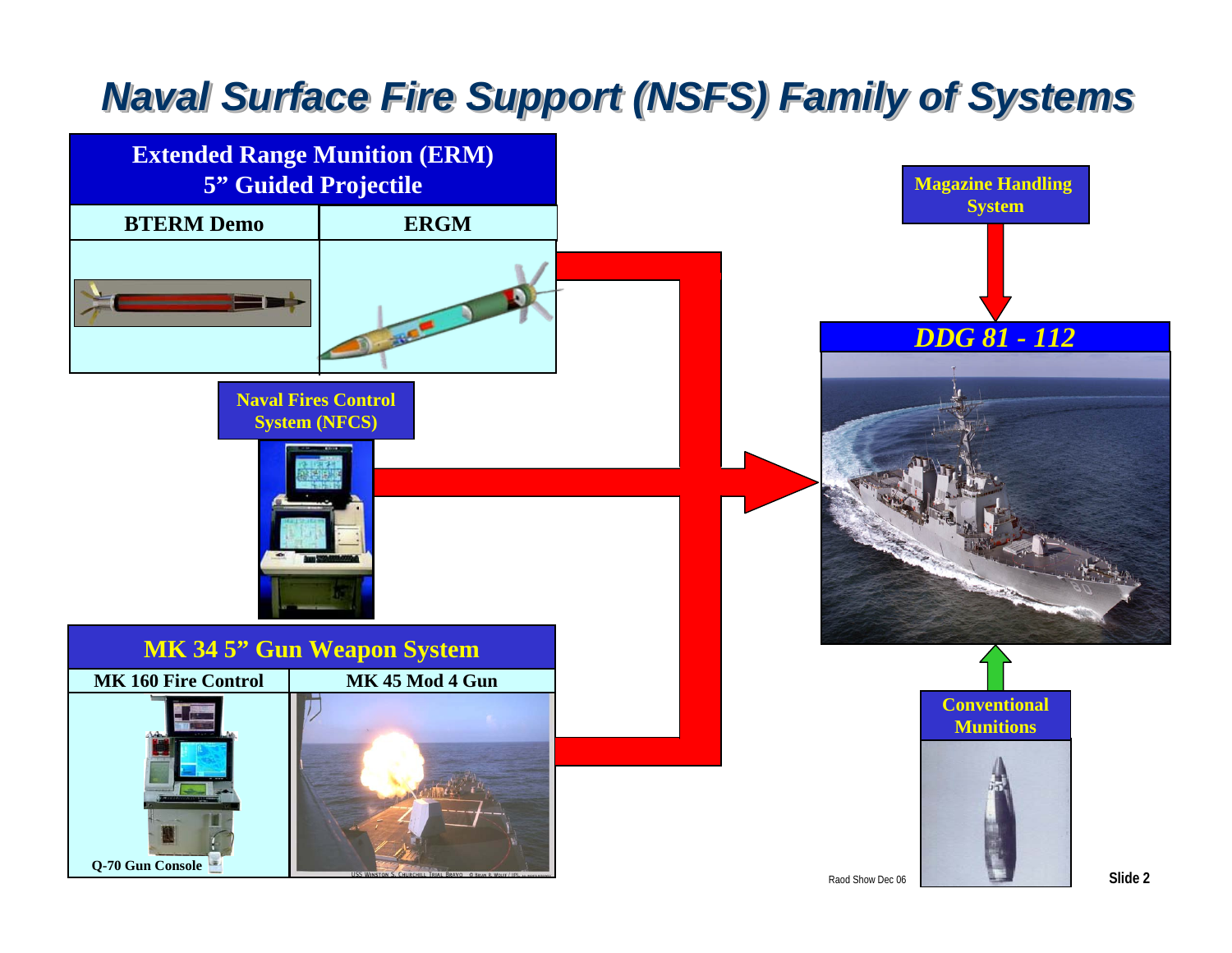

#### *ERM CDD Requirements ERM CDD Requirements ERM CDD Requirements (JROC Approved 22 May 06) (JROC Approved 22 May 06) (JROC Approved 22 May 06)*



| <b>Key Performance</b><br><b>Parameter (KPP)</b>             | <b>Threshold</b>                                | <b>Objective</b>            |  |  |  |
|--------------------------------------------------------------|-------------------------------------------------|-----------------------------|--|--|--|
| <b>Range</b>                                                 |                                                 |                             |  |  |  |
| <b>Minimum</b>                                               | 15 nmi                                          | 10 nmi                      |  |  |  |
| <b>Maximum</b>                                               | 41 nmi                                          | 63 nmi                      |  |  |  |
| <b>Time-of-Flight</b>                                        |                                                 |                             |  |  |  |
| 41 nm                                                        | $< 5.0$ min                                     | $<$ 2.5 min                 |  |  |  |
| 63 nm                                                        | $<$ 7.5 min                                     | $<$ 3.5 min                 |  |  |  |
| <b>Accuracy (meters Circular-Error-of-Probability (CEP))</b> |                                                 |                             |  |  |  |
| <b>Unjammed</b>                                              | 20 <sub>m</sub>                                 | 5 <sub>m</sub>              |  |  |  |
| <b>Jammed</b>                                                | 20 <sub>m</sub>                                 | 18 <sub>m</sub>             |  |  |  |
| <b>Rate of Fire</b><br>(rounds per minute)                   | 5                                               | 10                          |  |  |  |
| <b>Net Ready KPP</b><br>(Interoperability)                   | 100% of all<br><b>Top Level</b><br><b>IER's</b> | 100% of all<br><b>IER's</b> |  |  |  |
| <b>ERGM Demonstrated</b>                                     |                                                 |                             |  |  |  |

#### **Selected Non-KPP Requirements**

- **Reliability (90% - Threshold)**
- **Lethality (4 targets)**
	- **Truck: Single stationary cargo truck (Zil-157)**
	- **Personnel: 20 standing personnel, uniformly distributed in open terrain 100m x 100m**
	- **Radar: Straight Flush**
	- **Artillery Position w/servicing crew**
- **Insensitive Munitions**
- **Affordability**
- **Climatic Conditions Survivability**
- **Electromagnetic Effects**
- **Advanced Fuzing Capabilities / Multi-Round Simultaneous Impact (MRSI) – Desired Capability**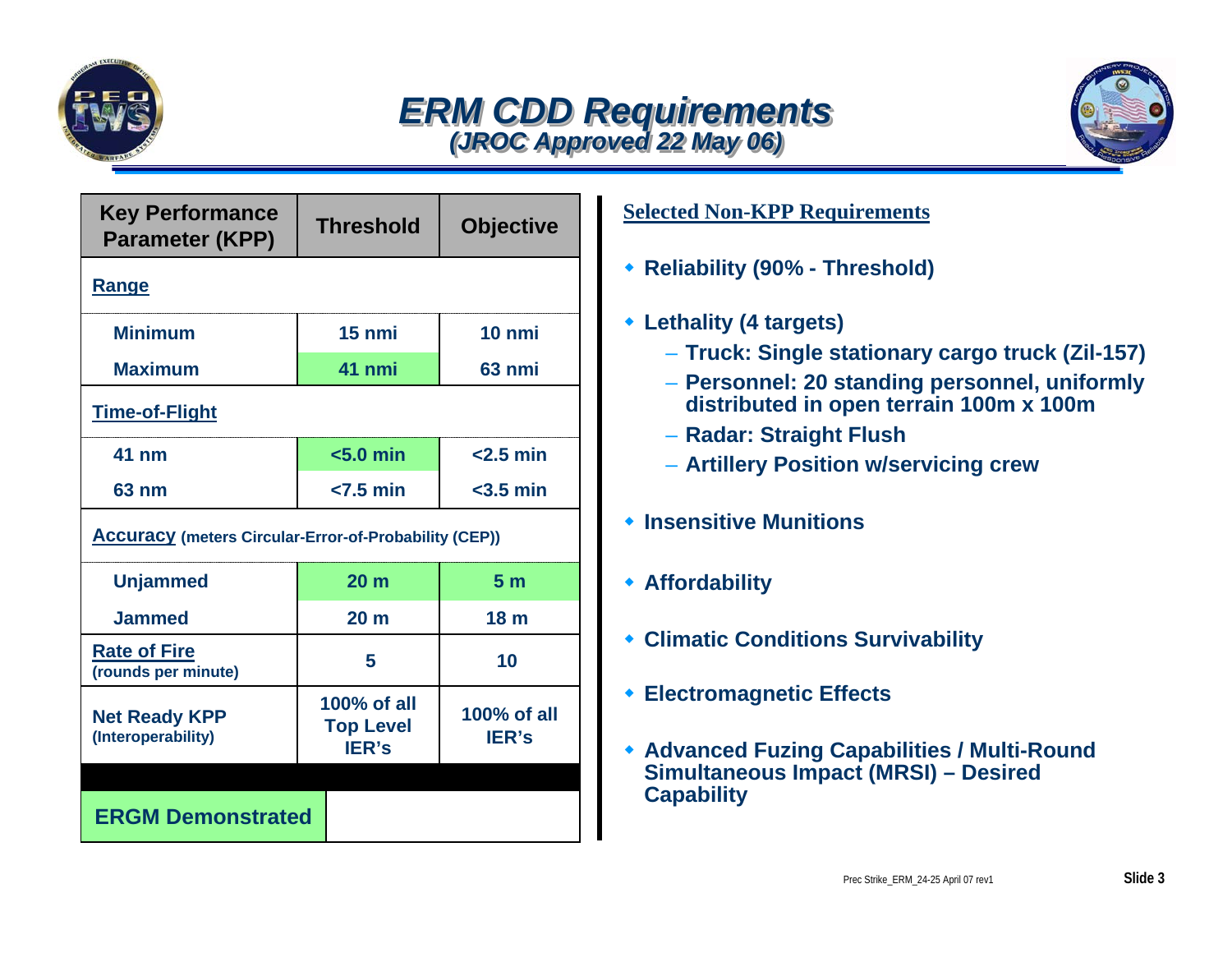

## *ERGM / BTERM Mission Profiles ERGM / BTERM Mission Profiles ERGM / BTERM Mission Profiles*



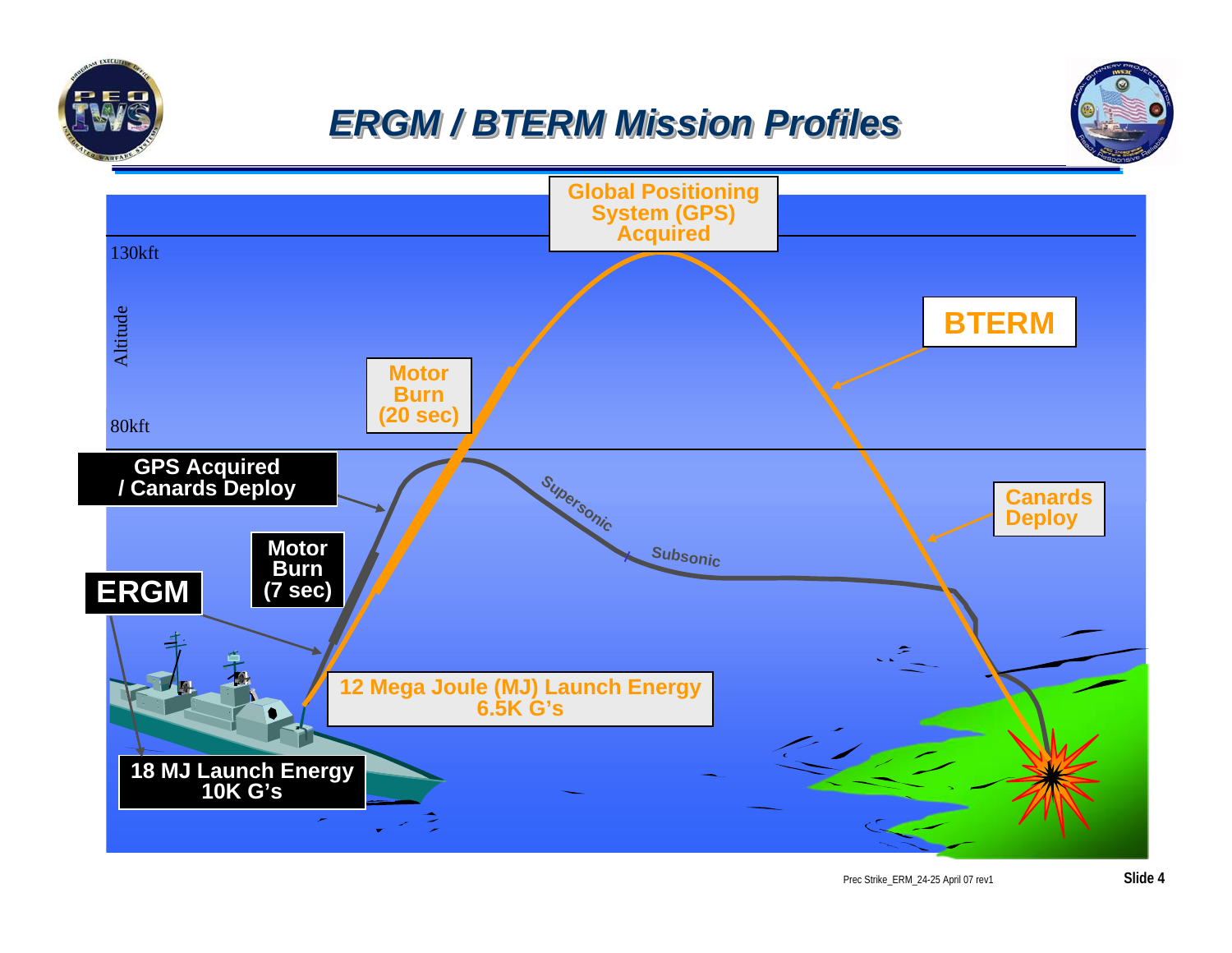

# *Extended Range Guided Munition (ERGM) Extended Range Guided Munition (ERGM) Extended Range Guided Munition (ERGM)*



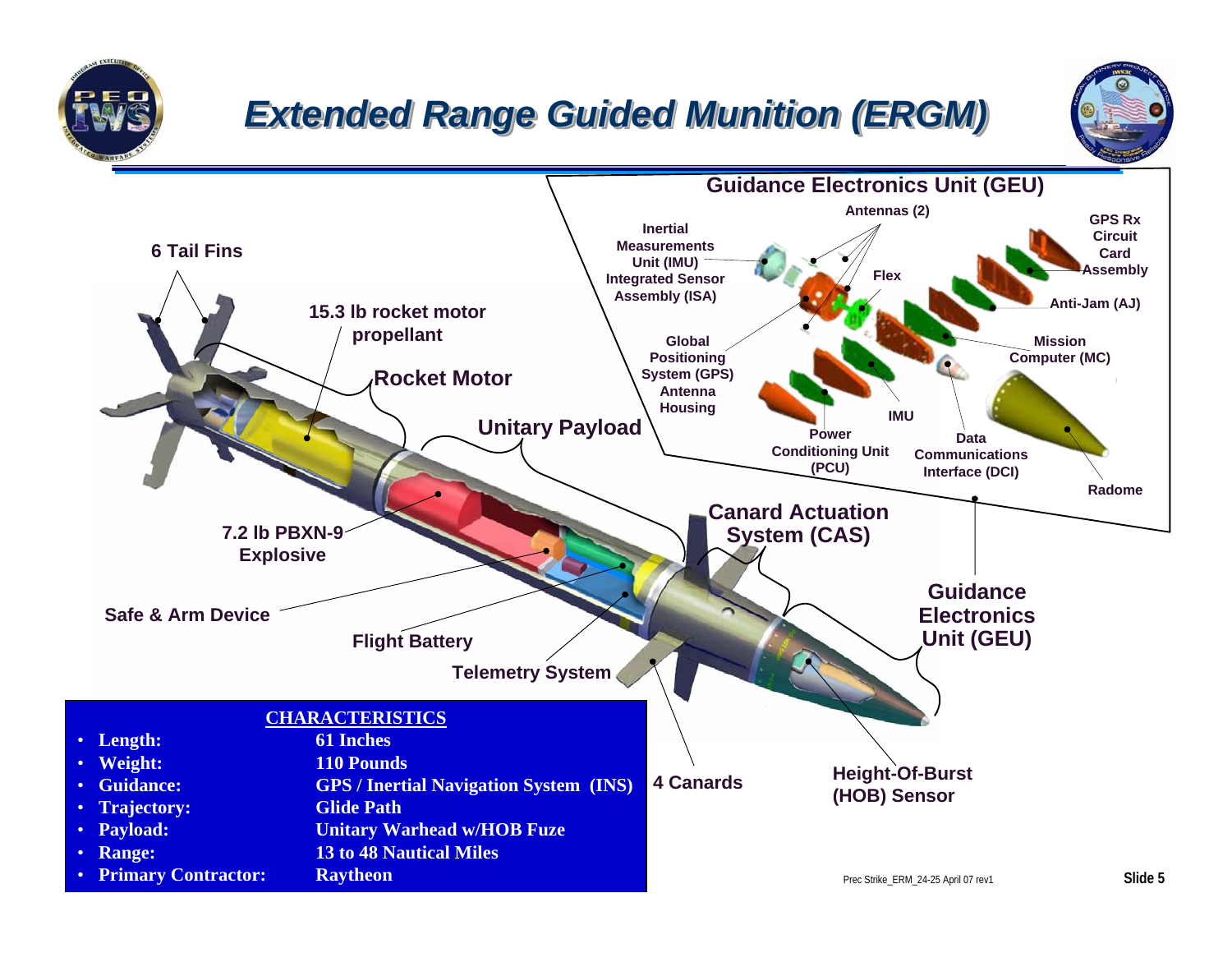

## *ERGM Acquisition Schedule ERGM Acquisition Schedule ERGM Acquisition Schedule*



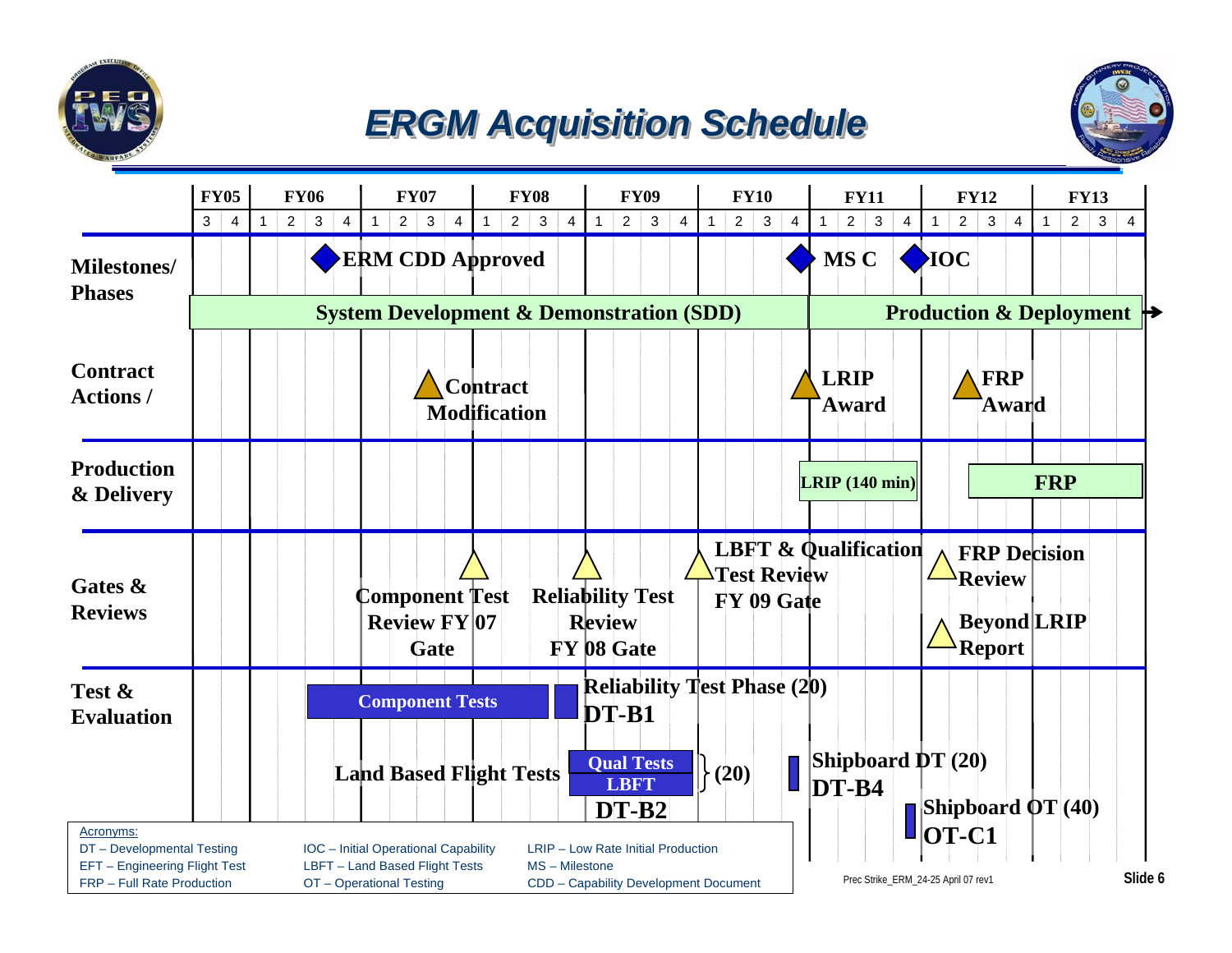

## *ERGM Major Test Events ERGM Major Test Events ERGM Major Test Events*



| <b>Test</b><br><b>Phase</b> | <b>Estimated</b><br><b>Date</b> | <b>Test</b><br><b>Location</b>                           | <b>Quantity</b><br><b>Tested</b> | <b>Remarks</b>                                                                                                                            |
|-----------------------------|---------------------------------|----------------------------------------------------------|----------------------------------|-------------------------------------------------------------------------------------------------------------------------------------------|
| DT-B1                       | <b>4Q FY08</b>                  | <b>WSMR</b>                                              | 20                               | <b>Reliability Demonstration</b><br>۰<br>All shot to >41 nmi<br>$\bullet$<br>- Assess Accuracy                                            |
| DT-B <sub>2</sub>           | <b>FY09</b>                     | <b>WSMR</b>                                              | 20                               | <b>Evaluate all KPP's</b><br>$\blacklozenge$<br><b>Assess Lethality vs Targets</b><br>۰<br><b>Environmental Conditioning</b><br>$\bullet$ |
| DT-B3                       | <b>4Q FY09</b>                  |                                                          |                                  | CWANENCE 5. CHI Cun Weapon System End-to-                                                                                                 |
| DT-B4                       | <b>4Q FY10</b>                  | <b>Shipboard</b><br><b>San Clemente</b><br><b>Island</b> | 20                               | <b>Evaluate Entire System</b><br>$\blacklozenge$                                                                                          |
| OT-C1                       | <b>4Q FY11</b>                  | <b>Shipboard</b><br><b>San Clemente</b><br><b>Island</b> | 40                               | <b>Operational Testing</b><br>۰                                                                                                           |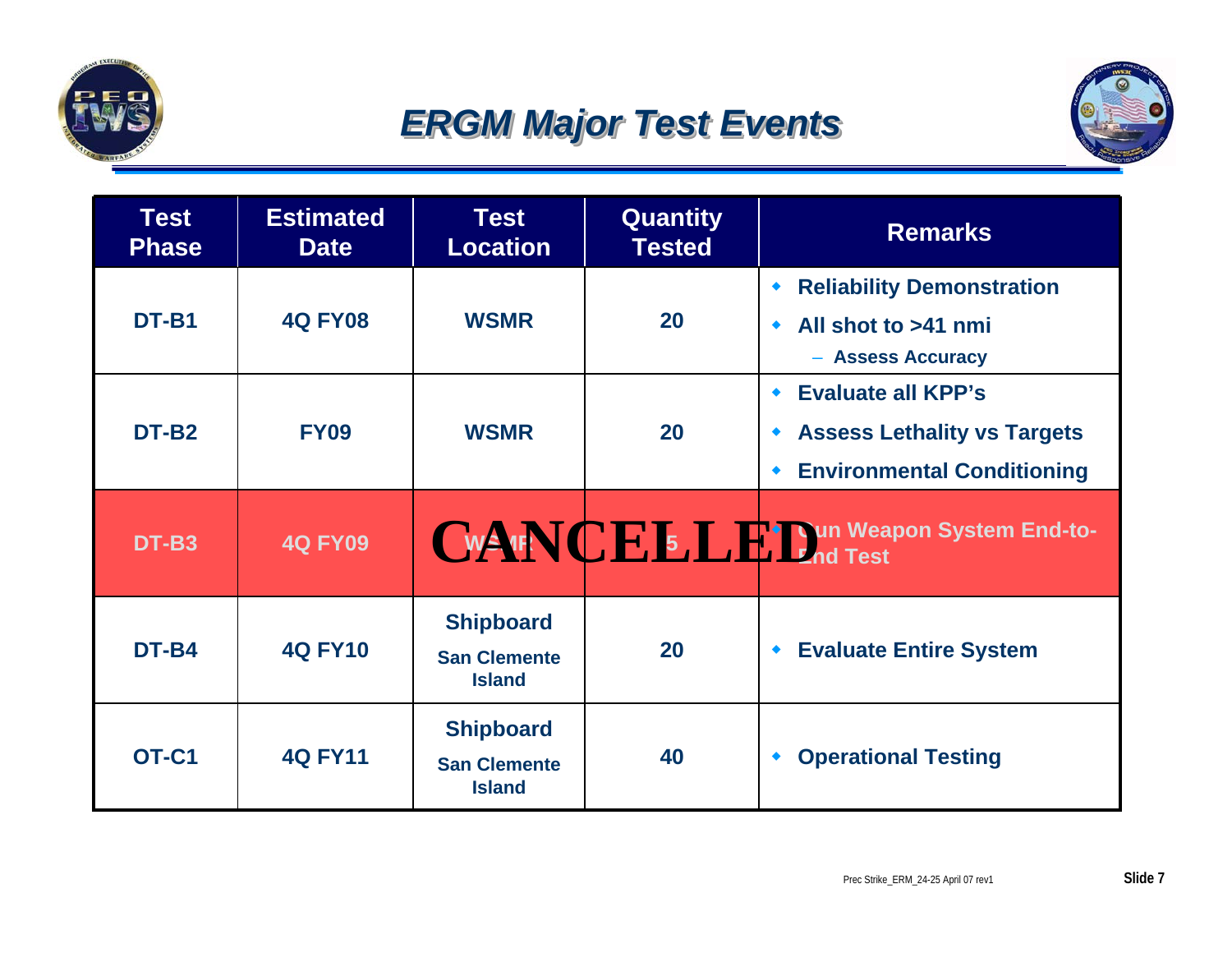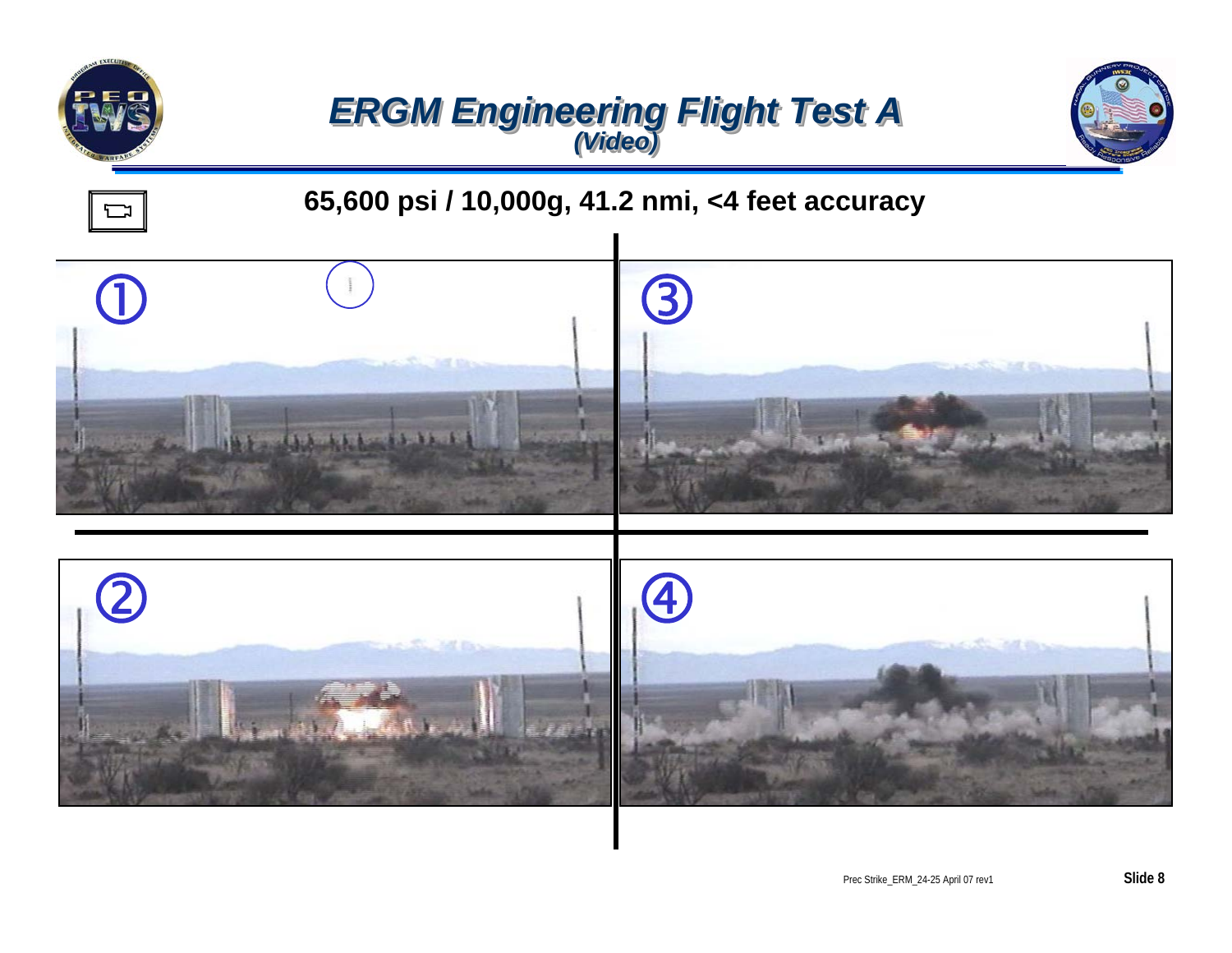

#### **Ballistic Trajectory Extended Range Munition (BTERM) II**



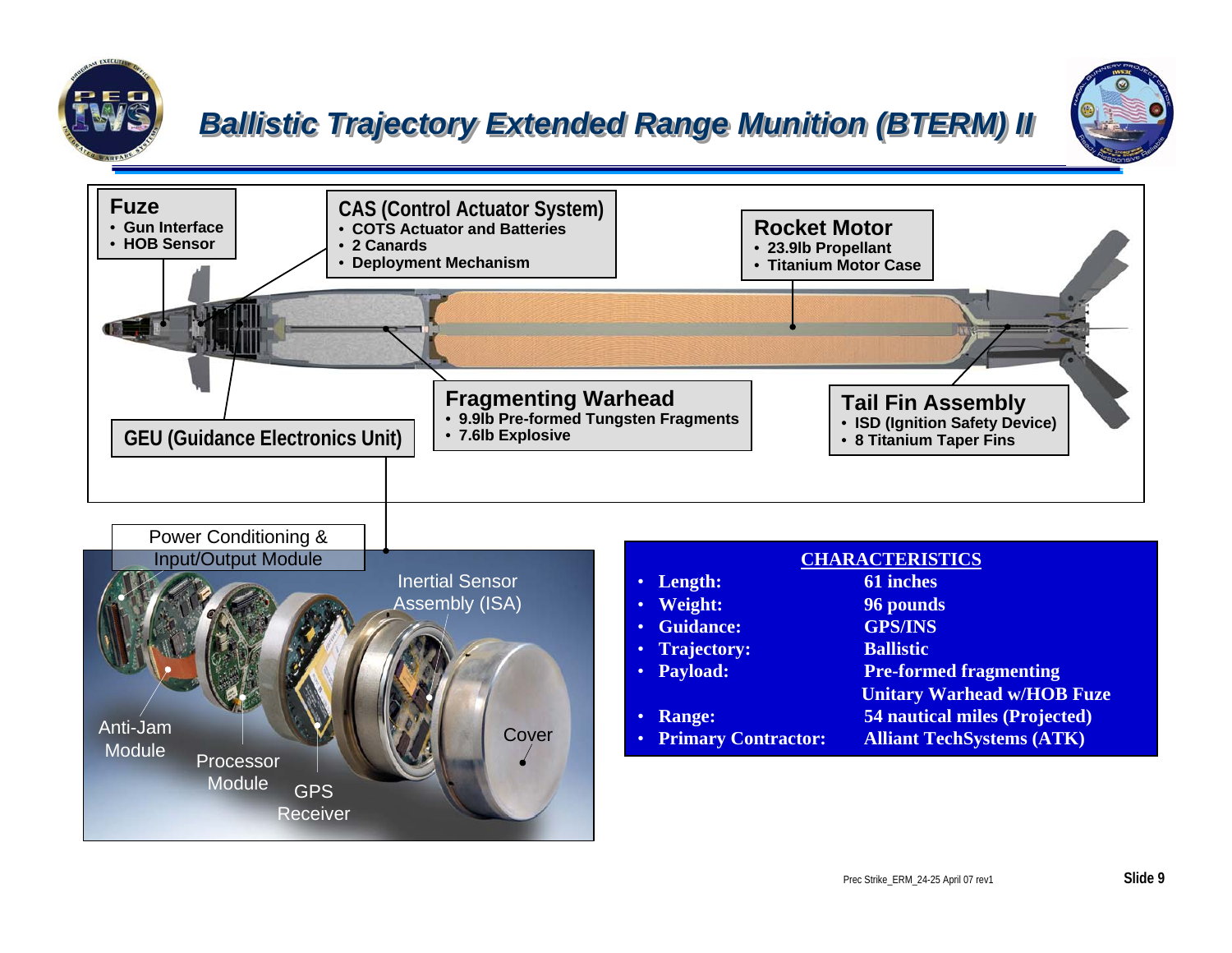



- **ERM inventory objective is 15,000 rounds (domestic)**
	- **Baseline design**
	- **Total may increase**
		- <sup>o</sup>**Product Improvement Program (PIP) efforts identified**
		- <sup>o</sup>**Foreign Military Sales no decisions yet**
- **Threshold production cost of \$58K (FY05 base-year dollars)**
	- **Includes propelling charge and shipping container**
- **Initial procurement (LRIP) begins in FY11**
- **Full rate production begins in FY12**
	- **For planning purposes, production continues through FY19**
	- **Approximately 2000 rounds per year**